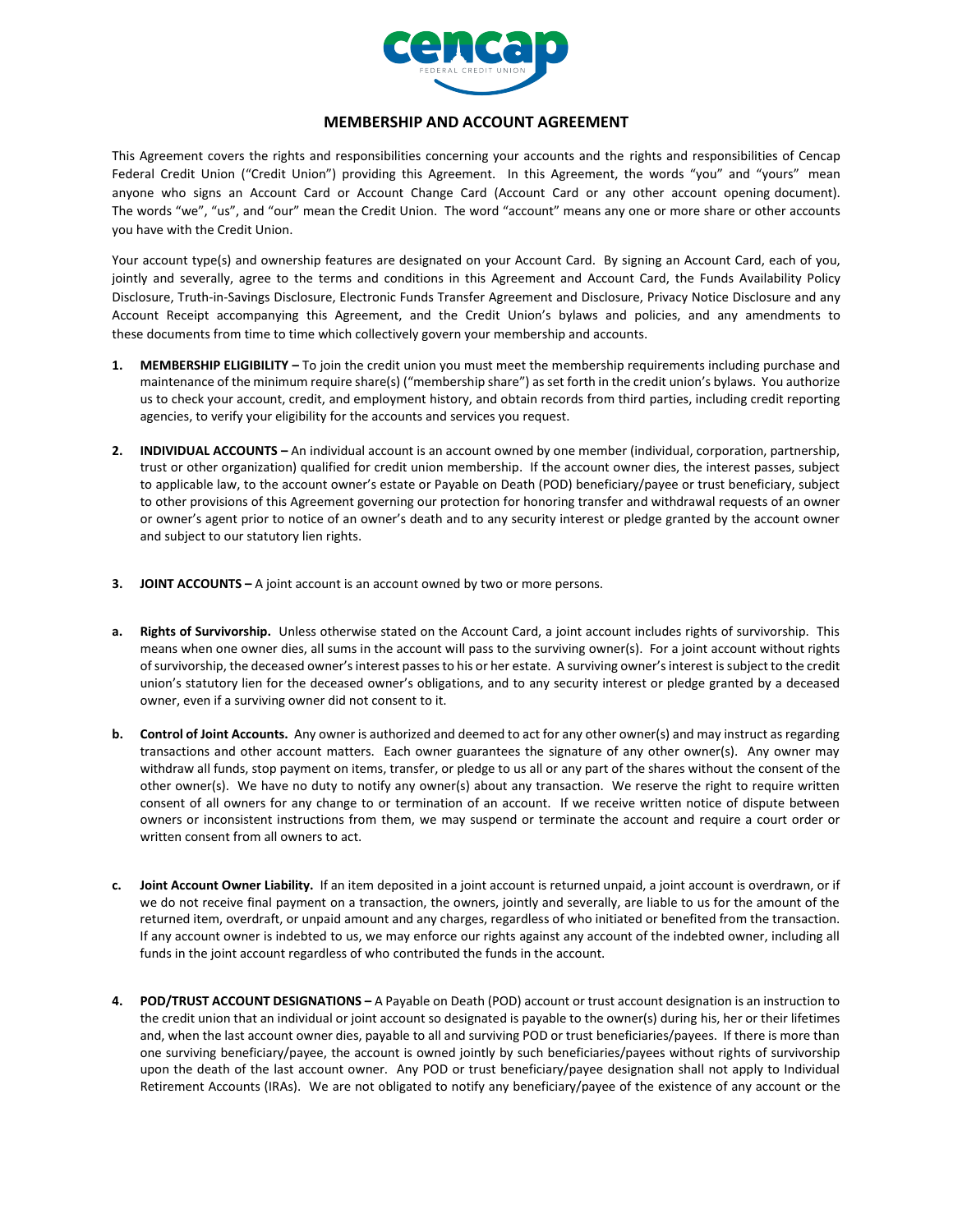

vesting of the beneficiary/payee's interest in any account, except as otherwise provided by law. This paragraph does not apply to an account help on behalf of or held in the name of trust.

- **5.** ACCOUNTS FOR MINORS We may require any account established by a minor to be a joint account with an owner who has reached the age of majority under state law and who shall be jointly and severally liable to us for any returned item, overdraft, or unpaid charges or amounts on such account. We may pay funds directly to the minor without regard to his or her minority. Unless a guardian or parent is an account owner, the guardian or parent shall not have any account access rights. We have no duty to inquire about the use or purpose of any transaction. We will not charge the account status when the minor reaches the age of majority unless authorized in writing by all account owners.
- **6. DEPOSIT OF FUNDS REQUIREMENTS –** Funds may be deposited to any account in any manner approved by the credit union in accordance with the requirements as set forth in the Truth-in-Savings Disclosure. Deposits made by mail, at night depositories or at unstaffed facilities are not our responsibility until we receive them. We reserve the right to refuse or to return any deposit.
- **a. Endorsements.** We may accept transfers, checks, drafts, and other items for deposit into any of your accounts if they are made payable to, or to the order of, one or more account owners even if they are not endorsed by all payees. You authorize us to supply missing endorsements of any owners if we choose. If a check, draft or item that is payable to two or more persons is ambiguous as to whether it is payable to either or both, we may process the check, draft or item as though it is payable to either person. If an insurance, government, or other check or draft requires an endorsement, we may require endorsement as set forth on the item. Endorsements must be made on the back of the share draft or check within 1  $\frac{1}{2}$ inches from the top edge, although we may accept endorsements outside the space. However, any loss we incur from a delay or processing error resulting from an irregular endorsement or other markings by you or any prior endorser will be your responsibility.
- **b. Collection of Items.** We act only as your agent and we are not responsible for handling items for deposit or collection beyond the exercise of ordinary care. We are not liable for the negligence of any correspondent or for loss in transit, and each correspondent will only be liable for its own negligence. We may send any item for collection. Items drawn on an institution located outside the United States are handled on a collection basis only. You waive any notice of nonpayment, dishonor, or protest regarding items we purchase or receive for credit or collection to your account. We reserve the right to pursue collection of previously dishonored items at any time, including giving a payer financial institution extra time beyond any midnight deadline limits.
- **c. Restrictive Legends.** Some checks and drafts contain restrictive legends or similar limitations on the front of the item. Examples of restrictive legends include "two signatures required", "void after 60 days" or "not valid over \$500". We are not liable for payment of any check or draft contrary to a restrictive legend or other limitation contained in or on the item unless we have specifically agreed in writing to the restrictions or limitations.
- **d. Final Payment.** All items or Automated Clearing House (ACH) transfers credited to your account are provisional until we receive final payment. If final payment is not received, we may charge your account for the amount of such items or ACH transfers and impose a return item charge on your account. Any collection fees we incur may be charged your account. We reserve the right to refuse or return any item or funds transfer.
- **e. Direct Deposits.** We may offer preauthorized deposits (e.g., payroll checks, Social Security or retirement checks, or other government checks) or preauthorized transfers from other accounts. You must authorize direct deposits or preauthorized transfers by filling out a separate form. You must notify us at least thirty (30) days in advance to cancel or change a direct deposit or transfer option. If your account is overdrawn, you authorize us to deduct the amount your account is overdrawn from any deposit, including deposits of government payments or benefits. Upon a bankruptcy filing, unless you cancel the authorization, we will continue applying payments from direct deposits in accordance with your authorization on file with us. If we are required to reimburse the U.S. Government for any benefit payment directly deposited into your account, we may deduct the amount from any of your accounts, unless prohibited by law.
- **f. Crediting of Deposits.** Deposits made after the deposit cut-off time and deposits made on either holidays or days that are not our business days will be credited to your account on the next business day.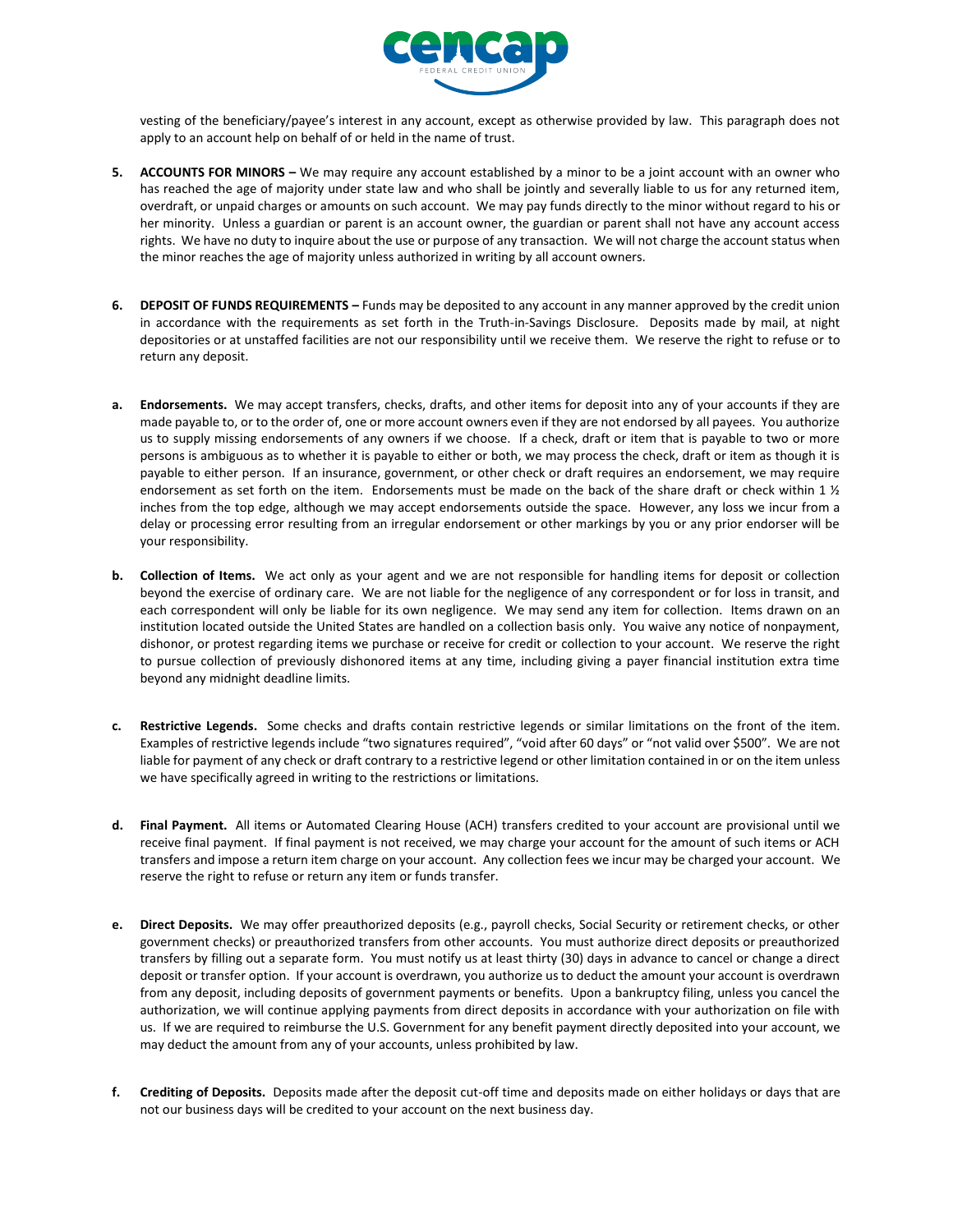

#### **9. ACCOUNT ACCESS –**

- **a. Authorized Signature.** Your signature on the Account Card authorizes your account access. We will not be liable for refusing to honor any item or instruction if we believe the signature is not genuine. If you have authorized the use of a facsimile signature, we may honor any check or draft that appears to bear your facsimile signature even if it was made by an unauthorized person. You authorize us to honor transactions initiated by a third person to whom you have given your account number even if you do not authorize a particular transaction.
- **b.** Access Options. You may withdraw or transfer funds from your account(s) in any manner we permit (e.g., at an automated teller machine, in person, by mail, Internet access, automatic transfer, or telephone as applicable). We may return as unpaid any check or draft drawn on a form we do not provide, and you are responsible for any loss we incur handling such a check or draft. We have the right to review and approve any form of power of attorney and may restrict account withdrawals or transfers. We are under no obligation to honor any power of attorney.
- **c. Credit Union Examination.** We may disregard information on any check or draft other than the signature of the drawer, the amount and any magnetic encoding. You agree we do not fail to exercise ordinary care in paying an item solely because our procedures do not provide for sight examination of items.

**10. ACH & WIRE TRANSFERS –** Except as amended by this Agreement, electronic funds transfers we permit that are subject to Article 4A of the Uniform Commercial Code will be subject to such provisions of the Uniform Commercial Code as enacted by the state where the main office of the credit union is located. We may execute certain requests for electronic funds transfers by Fedwire. Fedwire transactions are subject to Federal Reserve Board Regulation J. You may order electronic funds transfers to or from your account. We will debit your account for the amount of an electronic funds transfer and will charge your account for any fees related to the transfer. Unless we agree otherwise in writing, we reserve the right to refuse to execute an order to transfer funds to or from your account. We are not obligated to execute any order to transfer funds out of your account if the amount of the requested transfer plus applicable fees exceeds the available funds in your account. We are not liable for errors, delays, interruptions or transmission failures caused by third parties or circumstances beyond our control including mechanical, electronic or equipment failure. We will not provide you with next day notice of ACH, wire transfers and other electronic payments credited to your account. You will receive notice of such credits on your account statements. You may contact us to determine whether a payment has been received. If we fail to properly execute a payment order, and such action results in a delay in payment to you, we will pay you dividends or interest for the period of the delay as required by applicable law. The dividends or interest paid to you will be based on the lowest nominal dividend or interest rate we were paying on any account during that period. Payment orders we accept will be executed within a reasonable time of receipt but may not necessarily be executed on the date they are received. Cut-off times may apply to the receipt, execution and processing of funds transfers, payment orders, cancellations, and amendments and if received after a cut-off time, may be treated as having been received on the next following funds transfer business day. Information about any cut-off times is available upon request. When you initiate a wire transfer, you may identify the recipient and any financial institution by name and by account or identifying number. The credit union and any other financial institutions facilitating the transfer may rely strictly on the account or identifying number even if the number identifies a different person or financial institution. Any account owner may amend or cancel a payment order even if that person did not initiate the order. We may refuse requests to amend or cancel a payment order that we believe will expose the credit union to liability or loss. Any requests to amend or cancel a payment order that we accept will be processed within a reasonable time after it is received. You agree to hold us harmless from and indemnify us for all losses and expenses resulting from any actual or attempted amendment or cancellation of a payment order. We will notify you of any such security procedures and you agree that our security procedures are commercially reasonable.

**11. ACCOUNT RATES AND FEES –** We pay account earnings and assess fees against your account as set forth in the Truth-in-Savings Disclosure. We may change the Truth-in-Savings Disclosure at any time and will notify you as required by law.

## **12. TRANSACTION LIMITATIONS –**

**a. Withdrawal Restrictions.** We will pay checks or drafts, permit withdrawals and make transfers from available funds in your account. The availability of funds in your account may be delayed as described in our Funds Availability Policy Disclosure. We may also pay checks or drafts, permit withdrawals and make transfers from your account from insufficient available funds if you have established an overdraft protection plan or, if you do not have such a plan with us, according to our overdraft payment policy.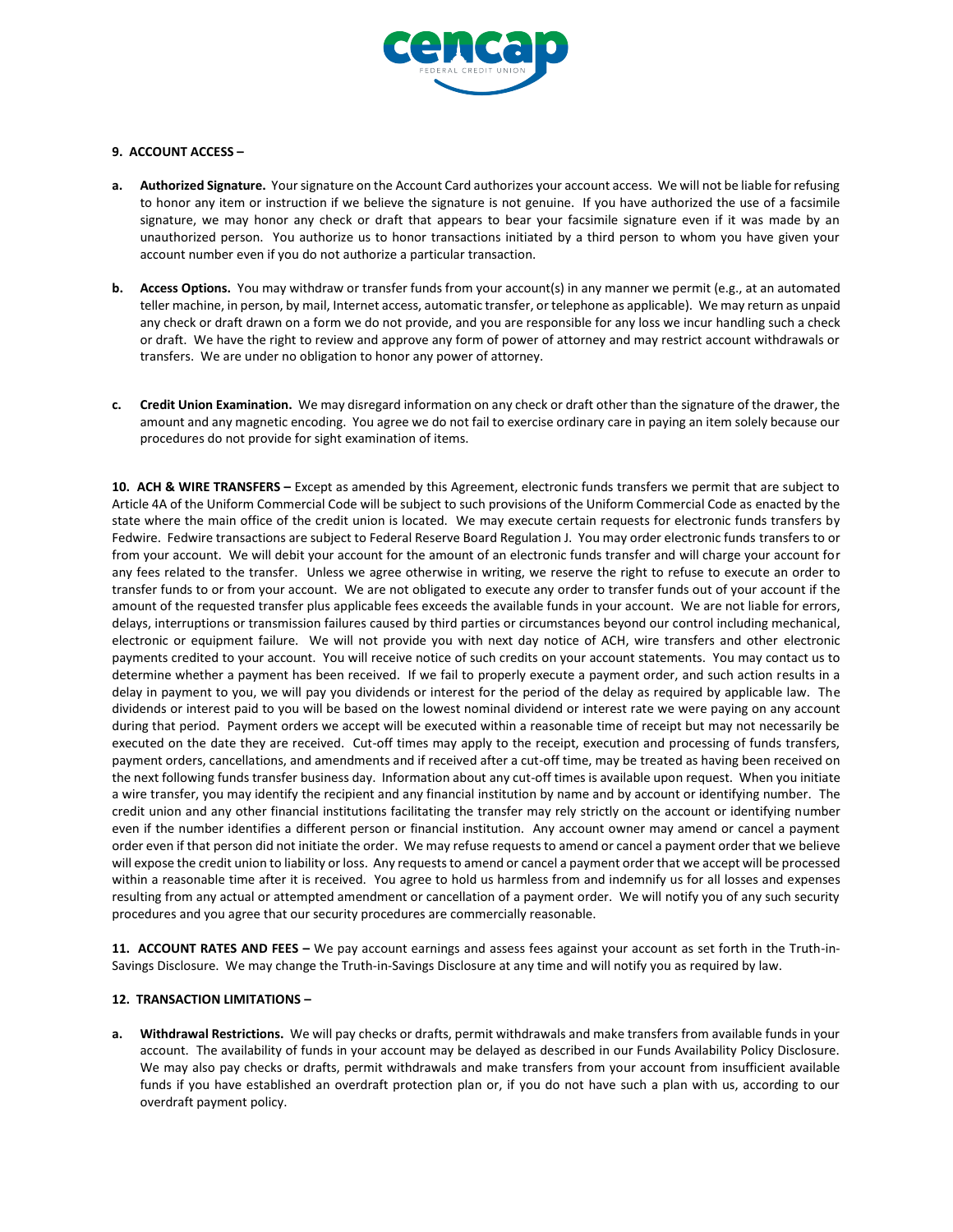

We may refuse to allow a withdrawal in some situations, and will advise you accordingly; for example: (1) a dispute between account owners (unless a court has ordered the credit union to allow the withdrawal); (2) a legal garnishment or attachment is served; (3) the account secures any obligation to us; (4) required documentation has not been presented; or (5) you fail to repay a credit union loan on time. We may require you to give written notice of seven (7) days to sixty (60) days before any intended withdrawals.

**b. Transfer Limitations.** We may limit the dollar amount or the number of transfers from your account. Please consult you Truth-in-Savings Disclosure or your Electronic Funds Transfer Agreement and Disclosure**.**

**13. CERTIFICATE ACCOUNTS –** Any time deposit, term share, share certificate, or certificate of deposit account allowed by state law (certificate account), whichever we offer, is subject to the terms of this Agreement, the Truth-in-Savings Disclosure and Account Deposit Receipt for each account, the terms of which are incorporated herein by reference.

### **14. OVERDRAFTS –**

- **a. Payment of Overdrafts.** If, on any day, the available funds in your share or deposit account are not sufficient to pay the full amount of a check, draft, item, transaction or other items posted to your account plus any applicable fee ("overdraft"), we may pay or return the overdraft. The credit union's determination of an insufficient available account balance may be made at any time between presentation and the credit union's midnight deadline with only one review of the account required. We do not have to notify you if your account does not have sufficient available funds to pay an overdraft. Your account may be subject to a charge for each overdraft regardless of whether we pay or return the overdraft. Except as otherwise agreed in writing, if we exercise our right to use our discretion to pay an overdraft, we do not agree to pay overdrafts in the future and may discontinue covering overdrafts at any time without notice. If we pay an overdraft or impose a fee that overdraws your account, you agree to pay the overdrawn amount in accordance with our overdraft policy.
- **b. Order of Payments.** Checks, drafts, items and other transactions may not be processed in the order that you make them or in the order that we receive them. We may, at our discretion, pay a check, draft or item and execute other transactions on your account in any order we choose. The order in which we process checks, drafts and items and execute other transactions on your account may affect the total amount of overdraft fees that may be charged to your account. Please contact us if you have questions about how we pay check and drafts and process transfers and withdrawals.

**15. POSTDATED AND STALEDATED DRAFTS –** You agree not to issue any check or draft that is postdated. If you do issue a check or draft that is payable on a future date and we pay it before that date, you agree that we shall have no liability to you for payment. You agree not to deposit checks, drafts or other items before they are properly payable. We are not obligated to pay any check or draft drawn on your account that is presented more than six (6) months past its date.

#### **16. STOP PAYMENT ORDERS –**

- **a. Stop Payment Order Request.** Any owner may request a stop payment order on any check or draft drawn on the owner's account. To be binding the order must be in writing, dated, signed, and must accurately describe the check or draft including the exact account number, check or draft number and the exact amount of the check or draft. This exact information is necessary for the credit union's computer to identify the check or draft. In addition, we must receive sufficient advance notice of the stop payment order to allow us a reasonable opportunity for us to act on it. If we re-credit your account after paying a check or draft over a valid and timely stop payment order, you agree to sign a statement describing the dispute with the payee, to assign to us all of your rights against the payee or other holders of the check or draft and to assist us in any legal action.
- **b. Duration of Order.** You may make an oral stop payment order which will lapse within fourteen (14) calendar days unless confirmed in writing within that time. Stop payment orders are effective for six (6) months and may be renewed in additional six (6) months periods by requesting in writing that the stop payment order be renewed within the period the stop payment order is in effect. We are not required to notify you when a stop payment order expires.
- **c. Liability.** Fees for stop payment orders are set forth in the Truth-in-Savings Disclosure. You may not stop a payment on any official check, cashier's check, teller's check, or any other check, draft or payment guaranteed by us. Although payment of an item may be stopped, you may remain liable to any item holder, including us. You agree to indemnify and hold the credit union harmless from all costs, including attorney's fees, damages or claims related to our refusing payment of an item, including claims of any joint account owner, payee, or endorsee in failing to stop payment of an item as a result of incorrect information provided by you.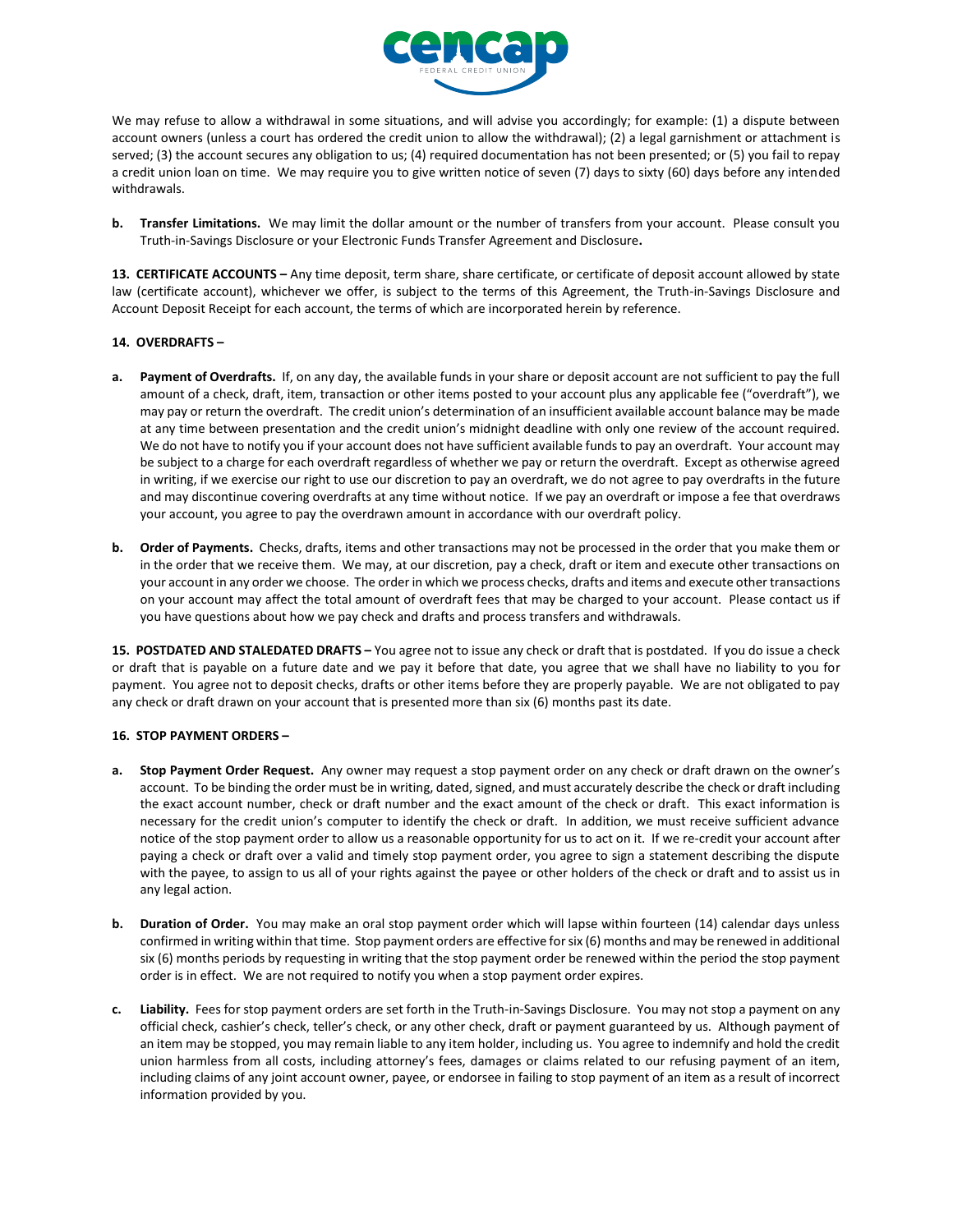

**17. CREDIT UNION LIABILITY –** If we do not properly complete a transaction according to this Agreement, we will be liable for your losses or damages not to exceed the amount of the transaction, except as otherwise provided by law. We will not be liable if: (1) your account contains insufficient funds for the transaction; (2) circumstances beyond our control prevent the transaction; (3) your loss is caused by you or another financial institution's negligence; or (4) your account funds are subject to legal process or other claim. We will not be liable for consequential damages, except liability for wrongful dishonor. We exercise ordinary care if our actions or non-actions are consistent with applicable state law, Federal Reserve regulations and operating letters, clearinghouse rules, and general financial institution practices followed in the area we serve. You grant us the right, in making payments of deposited funds, to rely exclusively on the form of the account and the terms of this Agreement. Any conflict between what you or our employees may say or write will be resolved by reference to this Agreement.

**18. CHECKS PRESENTED FOR PAYMENT IN PERSON –** We may refuse to accept any check or draft drawn on your account that is presented for payment in person. Such refusal shall not constitute a wrongful dishonor of the check or draft and we shall have no liability for refusing payment.

**19. PLEDGE/STATUTORY LIEN –** Unless prohibited by law, you pledge and grant as security for all obligations you may have now or in the future, except obligations secured by your principle residence, all shares and dividends and all deposits and interest, if any, in all accounts you have with us now and in the future. If you pledge a specific dollar amount in your account for a loan, we will freeze the funds in your account(s) to the extent of the outstanding balance of the loan or, if greater, the amount of the pledge if the loan is a revolving loan. Otherwise, funds in you pledged account(s) may be withdrawn unless you are in default. Federal or state interest, if any, in accounts you have with us now and in the future. Except as limited by state or federal law, the statutory lien gives us the right to apply the balance of all your accounts to any obligation on which you are in default. After you are in default, we may exercise our statutory lien rights without further notice to you.

**Your pledge and our statutory lien rights will allow us to apply the funds in your account to what you owe when you are in default, except as limited by state or federal law.** If we do not apply the funds in your account(s) to satisfy your obligation, we may place an administrative freeze on your account(s) in order to protect our statutory lien rights and may apply the funds in your account(s) to the amount you owe us at a later time. The statutory lien and your pledge do not apply to any Individual Retirement Account or any other account that would lose special tax treatment under state or federal law if given as security. By not enforcing our right to apply funds in your account to your obligations that are in default, we do not waive our right to enforce theses rights at a later time.

**20. LEGAL PROCESS –** If any legal action is brought against your account, we may put out funds according to the terms of the action or refuse any payout until the dispute is resolved. Any expenses or attorney fees we incur responding to legal process may be charged against your account without notice, unless prohibited by law. Any legal process against your account is subject to our lien and security interest.

**21. ACCOUNT INFORMATION –** Upon request, we will give you the name and address of each agency from which we obtain a credit report regarding your account. We agree not to disclose account information to third parties except when: (1) it is necessary to complete a transaction; (2) the third party seeks to verify the existence or condition of your account in accordance with applicable law; (3) such disclosure complies with the law or a government agency or court order; or (4) you give us written permission.

### **22. NOTICES –**

- **a. Name or Address Changes.** You are responsible for notifying us of any address or name change. The Credit Union is only required to attempt to communicate with you at the most recent address you have provided to us. We may require all names and address changes to be provided in writing. If we attempt to locate you, we may impose a service fee as set forth in the Truth-in-Savings Disclosure
- **b. Notice of Amendments.** Except as prohibited by applicable law, we may change the terms of this Agreement. We will notify you of any change in terms, rates, or fees as required by law. We reserve the right to waive any term in this Agreement. Any such waiver shall not affect our right to future enforcement.
- **c. Effect of Notice.** Any written notice you give us is effective when we receive it. Any written notice we give to you is effective when it is deposited in the U.S. mail, postage prepaid and addressed to you at your statement mailing address. Notice to any account owner is considered notice to all account owners.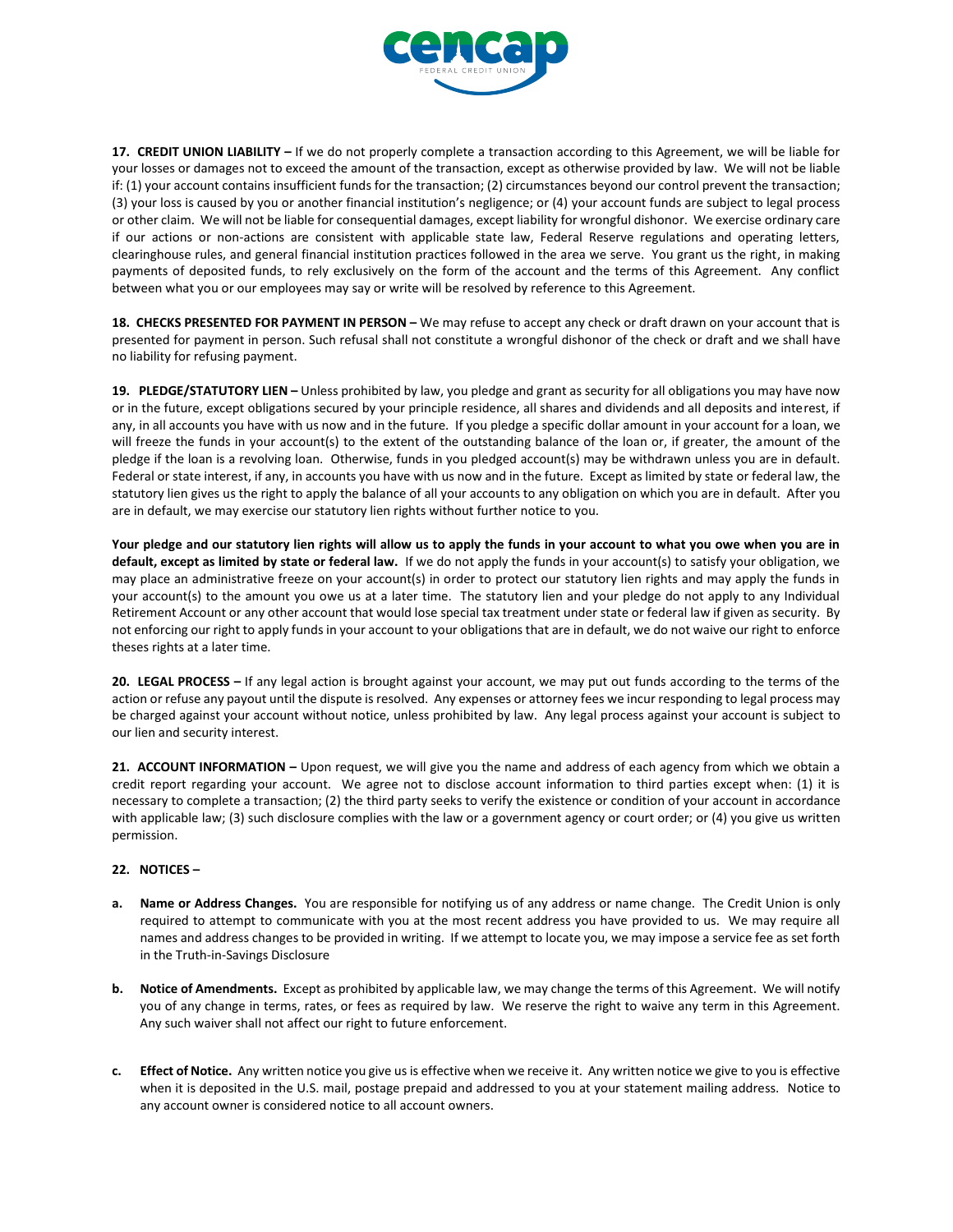

**23. TAXPAYER IDENTIFICATION NUMBERS AND BACKUP WITHHOLDING –** Your failure to furnish a correct Taxpayer Identification Number (TIN) or meet other requirements may result in backup withholding. If your account is subject to backup withholding, we must withhold and pay to the Internal Revenue Service (IRS) a percentage of dividends, interest, and certain other payments. If you fail to provide your TIN, we may suspend opening your account.

#### **24. STATEMENTS –**

- **a. Contents.** If we provide a periodic statement for your account, you will receive a periodic statement of transactions and activity on your account during the statement period as required by applicable law. If a periodic statement is provided, you agree that only one statement is necessary for joint accounts. For share draft or checking accounts, you understand and agree that your original check or draft, when paid, becomes property of the Credit Union and may not be returned to you, but copies may be retained by us or be payable through financial institutions and made available upon your request. You understand and agree that statements are made available to you on the date they are sent to you. You also understand and agree that checks, drafts or copies thereof are made available to you on the date the statement is sent to you, even if the checks or drafts do not accompany the statement.
- **b. Examination.** You are responsible for promptly examining each statement upon receiving it and reporting any irregularities to us. If you fail to report any irregularities such as forced, altered, unauthorized, unsigned, or otherwise fraudulent items drawn on your account, erroneous payments or transactions, or other discrepancies reflected on your statement within thirty-three (33) days of the date we sent the statement to you, we will not be responsible for your loss. We also will not be liable for any items that are forged or altered in a manner not detectable by a reasonable person, including the unauthorized use of a facsimile signature machine.
- **c. Notice to Credit Union.** You agree that the Credit Union's retention of checks or drafts does not alter or waive your responsibility to examine your statements or the time limit for notifying us of any errors. The statement will be considered correct for all purposes and we will not be liable for any payment made or charged to your account unless you notify us in writing within the above time limit for notifying us of any errors. If you fail to receive a periodic statement, you agree to notify us within fourteen (14) days of the time you regularly receive a statement.

**25. Inactive Accounts –** If your account falls below any applicable minimum balance and you have not made any transactions over a period specified in the Truth-in-Savings Disclosure during which we have been unable to contact you by regular mail, we may classify your account as inactive or dormant. Unless prohibited by applicable law, we may charge a service fee as set forth in the Truth-in-Savings Disclosure for processing your inactive account. If we impose a fee, we will notify you, as required by law, at you last known address. You authorize us to transfer funds from another account of yours to cover any service fees, if applicable. To the extent allowed by law, we reserve the right to transfer the account funds to an account payable and to suspend any further account statements. If a deposit or withdrawal has not been made on the account and we have had no other sufficient contact with you within the period specified by state law, the account will be presumed to be abandoned. Funds in abandoned accounts will be reported and remitted in accordance with state law. Once funds have been turned over to the state, we have no further liability to you for such funds and if you choose to reclaim such funds, you must apply to the appropriate state agency.

**26. SPECIAL ACCOUNT INSTRUCTIONS –** You may request that we facilitate certain trust, will, or court-ordered account arrangements. However, because we do not give legal advice we cannot counsel you as to which account arrangement most appropriately meets the specific requirements of your trust, will, or court-order. If you ask us to follow any instructions that we believe might expose us to claims, lawsuits, expenses, liabilities, or damages, whether directly or indirectly, we may refuse to follow your instructions or may require you to indemnify us or post a bond or provide us with other protection. Account changes requested by you, or any account owner, such as adding or closing an account or service, must be evidenced by a signed Account Change Card and accepted by us.

**27. TERMINATION OF ACCOUNT –** We may terminate your account at any time without notice to you or may require you to close your account and apply for a new account if: (1) there is a change in owner or authorized signers; (2) there has been a forgery or fraud reported or committed involving your account; (3) there is a dispute as to the ownership of the account or of the funds in the account; (4) any checks or drafts are lost or stolen; (5) there are excessive returned unpaid items not covered by an overdraft protection plan; (6) there has been any misrepresentation or any other abuse of any of your account; or (7) we reasonably deem it necessary to prevent a loss to us. You may terminate an individual account by giving written notice. We reserve the right to require the consent of all owners to terminate a joint account. We are not responsible for payment of any